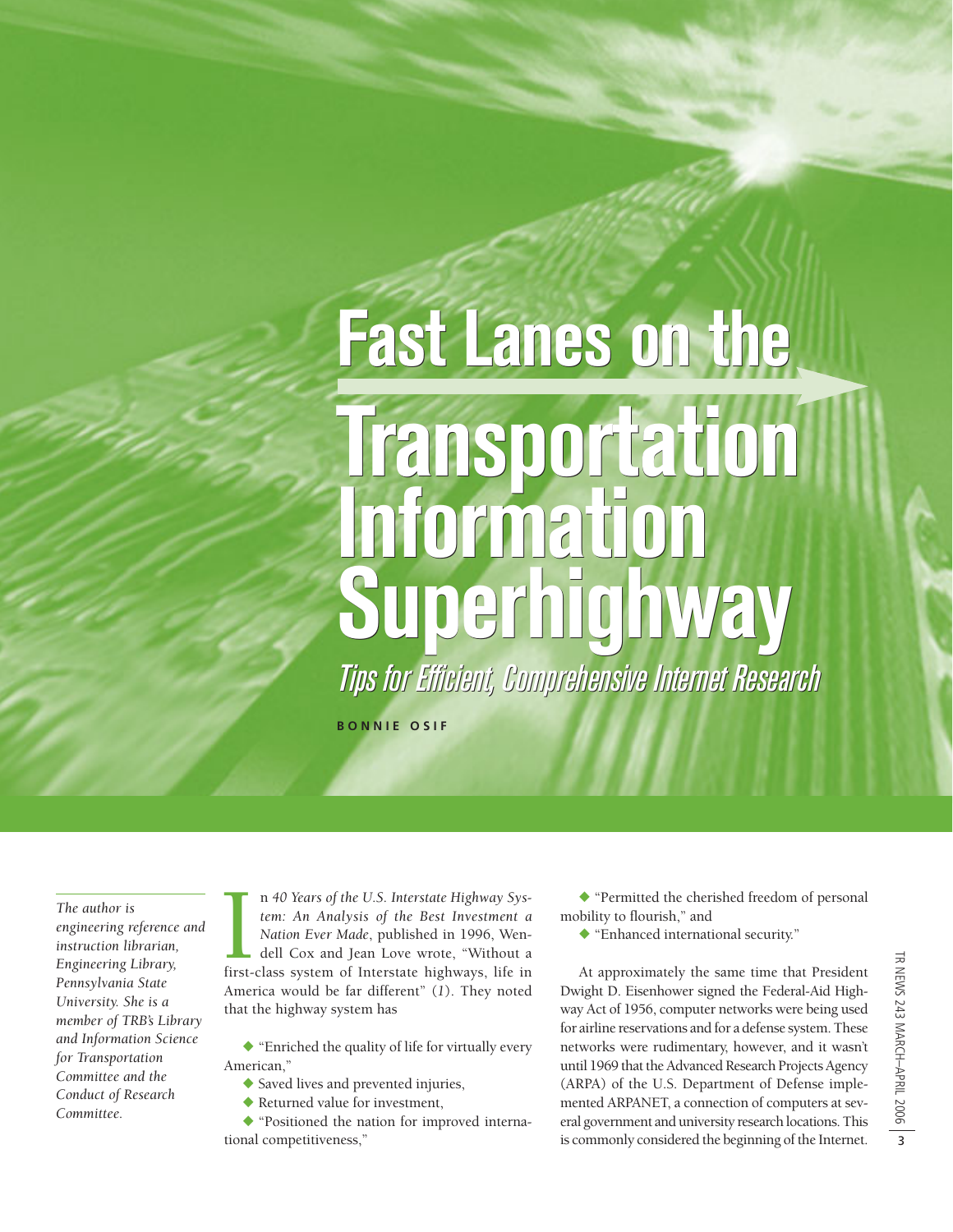From this small, exclusive network based on technically dense programming, the protocols and interfaces evolved that now are activated at the click of a mouse. In the beginning, the Internet was textual and accessed by known computer site addresses—the Internet Protocol or IP addresses—or through rough directories. Tim Berners-Lee developed a graphical interface for CERN, the European Council for Nuclear Research, that changed electronic file access points to hyperlinked icons and words. In 1993 this interface became public and the World Wide Web of hyperlinked Internet resources became the tool of the masses.

## **Paradoxical Directions**

The benefits of the literal superhighways as described by Cox and Love and the benefits of the figurative information superhighway have many similarities. The information superhighway has enriched lives by making so much quality information readily accessible, has returned value for investments of time and money, and has permitted freedom to flourish through the almost overwhelming ethic of freedom of expression on the Internet. The free exchange of information has contributed to the improvement of life. The web's enhancement of international security, however, may be debatable.

The one statement that can be paraphrased without hesitation is that without the Internet, "life in America would be far different," both at work and at leisure.

Many cartoonists have taken on the subject of the web, caricaturing both the high praise and the dire warnings voiced about the new medium. The truth may be between the two extremes. The cartoon below depicts the dichotomy of the Internet—the road forks in two paradoxical directions. The Internet can be a well-paved superhighway with excellent signage and worth traveling, or it can be a potholed detour with no roadside assistance and an undesirable destination.

The best-planned trip on this highway can turn

unexpectedly into a nightmarish dead end. A little preparation and knowledge can save time and effort and help a search from becoming the equivalent of roadkill on the information superhighway.

## **Staggering Growth**

Since the 1990s the growth of the Internet has been staggering. With no coordinating body and with web publishing relatively easy, information about almost anything and anybody can be found on the web.

According to the Internet World Stats website, growth in usage between 2000 and 2005 has been 160 percent worldwide (*2*). Approximately 68 percent of the United States, 36.8 percent of Europe, 49.2 percent of Oceania and Australia, 12.5 percent of Latin America, 8.9 percent of Asia, 8.3 percent of the Middle East, and 1.8 percent of Africa are connected to the Internet.

## **Search Engines**

The most popular way to navigate the web is with a search engine. Most search engines use spiders or web crawlers, automatic programs that follow the hyperlinks from a web page to collect websites. In this way, the spider creates a web of ever-expanding pages, which grow exponentially.

Web users have their own favorite search engines. A few of the more popular include the following:

- Google (www.google.com);
- Altavista (www.altavista.com);
- Yahoo (www.yahoo.com);
- Teoma (www.teoma.com); and
- $\blacklozenge$  A9 (a9.com).

Google, which indexes more than 8 billion websites, is so widely used that its name has become a verb synonymous with "search"—people say they will "google the web."

A recent development is the separation of scholarly content to enable specialized searches. Google Scholar (scholar.google.com) is an example.

Another way of searching the web is with a metasearch engine, an interface that employs several search engines at the same time. These include

- Excite (www.excite.com);
- ◆ Izito (izito.com);
- Vivisimo (vivisimo.com); and
- Webcrawler (www.webcrawler.com).

## **Invisible Web**

ILLUSTRATION

BY T. OSIF

The number of hits on a web search may be vast but does not include what is called the "invisible web" or the "deep web." Not every web page is linked to other pages, making it invisible to the spider that is search-

"When you come to a fork in the road, take it" is a saying attributed to Yogi Berra. The forks in a web search can lead in paradoxical directions.

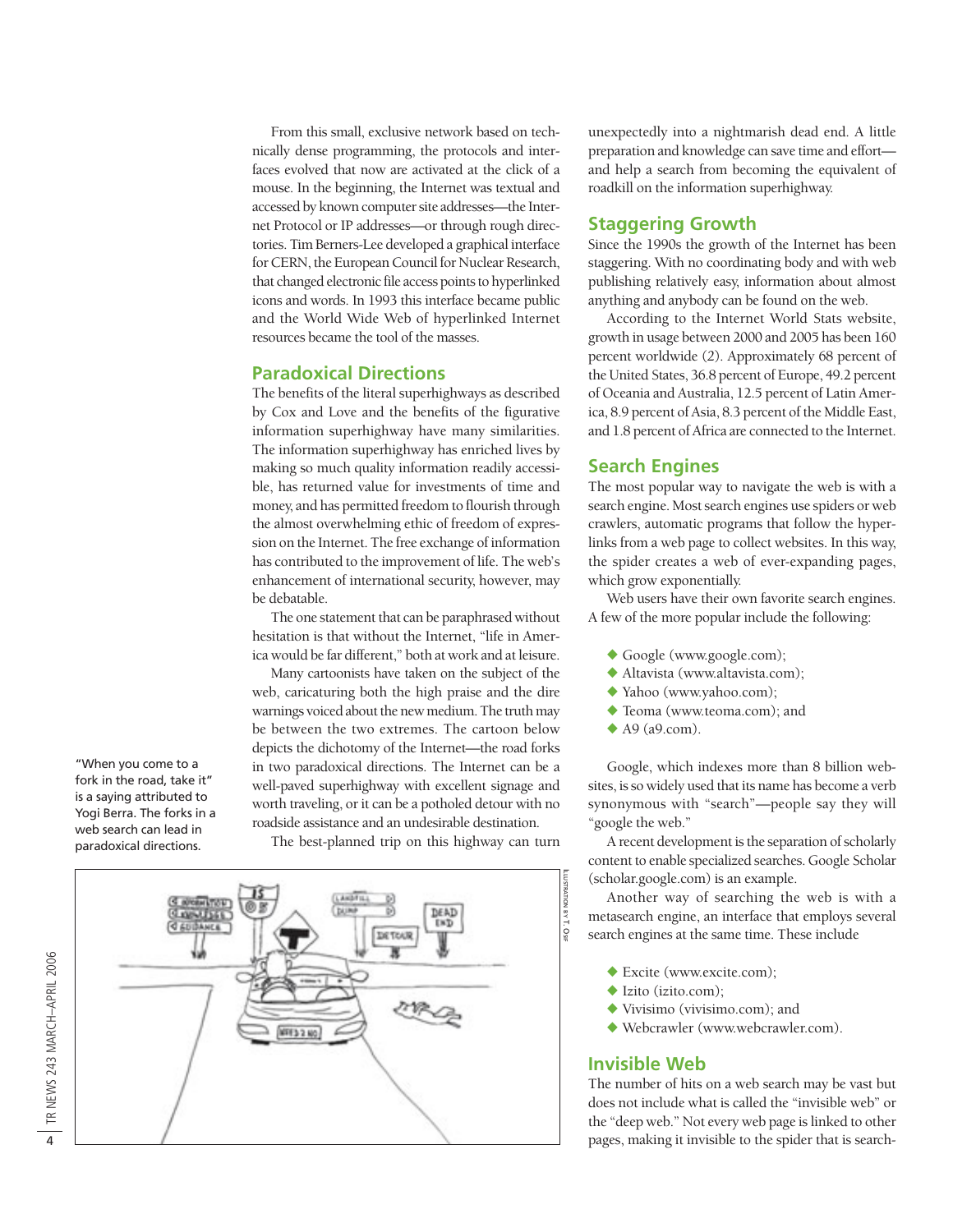ing the web. Many of these unseen pages can be extremely valuable.

For example, a database created on a topic may have no links to a web page. When a topic is searched, the records are generated dynamically in response to the query. No permanent record or links are made, and these records return to invisibility after the user is finished with the results. Specialized search engines have been created to access these sites and make these web pages searchable. These search engines include the following:

- Find Articles (www.findarticles.com);
- Complete Planet (www.completeplanet.com);
- Resource Discovery Network (www.rdn.ac.uk);
- Scirus (www.scirus.com); and
- Turbo10 (turbo10.com).

## **Choosing an Engine**

Users should read the search tips and do some investigation into the search engine they use. Questions to ask include the following:

- How often does the search engine update?
- How precise is the search?

- What is the role of advertising on the site does advertising have an effect on the order in which the results will be displayed?

- Does the search engine allow Boolean searches by adding "and," "or," and "not"?

- Does the search engine allow truncation and wildcards?

## **Search Tips**

Learning one or two search engines well—along with their idiosyncrasies—is recommended. When a search is important or does not yield the results expected, running a second search engine may improve the coverage. Some sources of information, tips, and reviews of websites include the following:

- Infopeople (www.infopeople.org) offers tutorials, tips on evaluating resources, and charts on search engine characteristics;

- Phil Bradley's Finding Information: Search Engines (www.philb.com/whichengine.htm) lists the best resources for a specific search; and

- SearchEngineWatch (searchenginewatch.com) has news, a blog, search tips, and more; some links are free, but others require paid membership.

Getting results or hits from a web search is seldom the problem. The problem is the overwhelming flood of information that results from a typical search, which usually is only one or two words long. Many of the



results may not be related to the intent of the search and often the first hits are advertisements for products.

For greater accuracy, the search terms should be as exact as possible. The instructions for advanced searches give more precise ways to phrase and limit a search. These include limits by language, by the type of organization posting the web page—for example, .edu for an educational institution, or .gov for a government site—or by the country of origin.

Phrase searching and Boolean operators are other means to fine-tune a search. For tips on how to perform these tasks on the search engine in use, consult the help screen, which is usually a click away.



5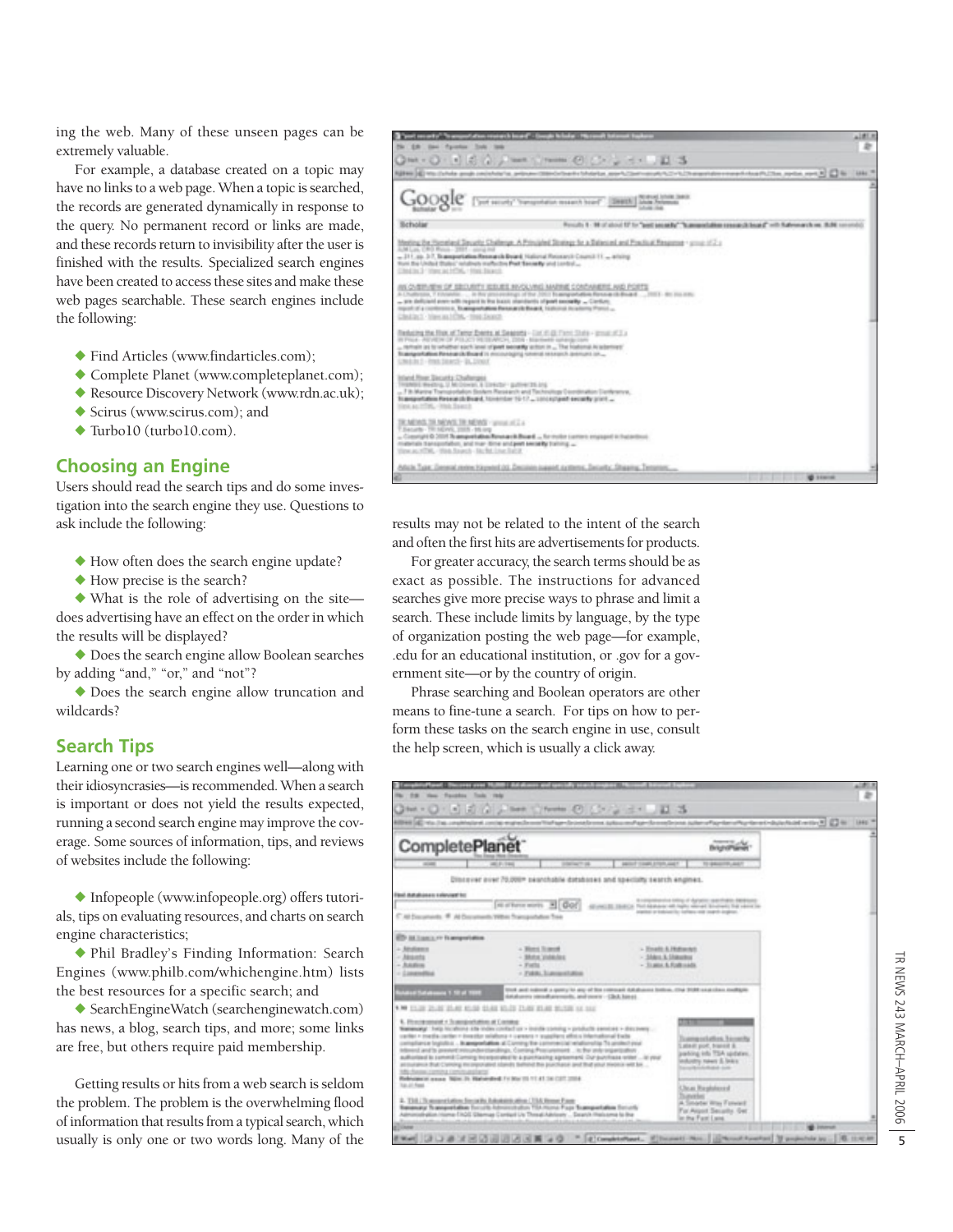## **Web Portals**

Another, often preferable way to search the web is to begin at an evaluated, specialized site. A specialized web portal will decrease the number of hits, produce more narrowly focused results, and provide a higher degree of confidence in the returned web pages, which have been evaluated by a person knowledgeable in the field and without any economic incentive to include marginal or biased sites. The following web portals are useful in transportation and related fields:

- National Transportation Library (ntl.bts.gov), which offers databases, data sets, full-text resources and reports, and more, and hosts Transportation Research Information Services (TRIS) Online;

◆ EEVL (www.eevl.ac.uk/), which serves as the Internet Guide to Engineering, Mathematics, and Computing;

- Firstgov (firstgov.gov), which provides a "gateway to government information";

- Internet Public Library (www.ipl.org), which hosts general and specialized reference resources; and

- Science.gov, which is the gateway to the U.S. government's science and technology information.

## **Free or Fee?**

The web offers a range of resources, including full-text resources such as bibliographies, conference papers, databases, data sets, dictionaries, directories, encyclopedias, journal and magazine articles, maps, real-time video, technical reports, and white papers.

Although much of the web is free, a significant portion is not. Commercial presses publish most of the academic journals in transportation and related fields and make the contents available only at a charge. Citations from these titles may turn up on a web search but the full-text article or conference paper, in most cases, will not.

Books, handbooks, and many standards also are normally available only for a fee. Many printed resources are not yet in electronic format, although the trend has been to convert any materials that have a market.

#### **Indexes and Abstracts**

Indexes and abstracting databases provide formal access to many information resources in transportation. The major transportation databases are TRIS, International Transport Research Documentation (ITRD, www.itrd.org/), and Transport, which com-

## **Online Portal to European Research**

#### COLIN HOWARD

The International Transport Research Documentation<br>(ITRD) database is a cooperative worldwide database of published information on transportation and transportation research. Since 1972 the Road Transport Research Program of the Organisation for Economic Co-operation and Development has overseen the development of the ITRD to facilitate the sharing of published information and of ongoing research in the field of transportation.

More than 30 renowned institutes and organizations from more than 23 countries provide input to the ITRD database in one of four languages through the appropriate language coordinating center:

◆ English-TRL Limited, Crowthorne, U.K.;

- French—INRETS (Institute National de Recherche sur les Transports et leur Securite), Arcueil, France;

- German—Bundesanstalt für Strassenwesen, Bergisch Gladbach, Germany; and

- Spanish—Centro de Estudios y Experimentación de Obras Públicas, Madrid, Spain.

*The author is Head, Information Publishing Services, TRL Limited, Crowthorne, United Kingdom.*

The sharing of research and experience through ITRD is intended to prevent overlap and reinvention, while making new ideas and technologies accessible in a timely way. More than 350,000 bibliographical references to the transportation research literature and to ongoing research are available electronically from ITRD via the Internet or other complementary channels such as the TRANSPORT CD-ROM.

Each record contains an informative abstract from the literature published worldwide on transportation, including reports, books, journal articles, and conference proceedings. A second type of reference covers research in progress.

More than 10,000 references are added each year. Each record is available in one of the four official languages—English, French, German, or Spanish. The quadrilingual thesaurus allows all records to be searched by the term's code, which is the same whatever the language of the abstract.

Membership is not required for searching the ITRD database. ITRD Online is available through STN International (www.fizkarlsruhe.de/). ITRD is combined with the Transportation Research Information Services (TRIS) Database on the TRANSPORT product available from Ovid Technologies (www.ovid.com).

For more information, visit the ITRD website, www.itrd.org.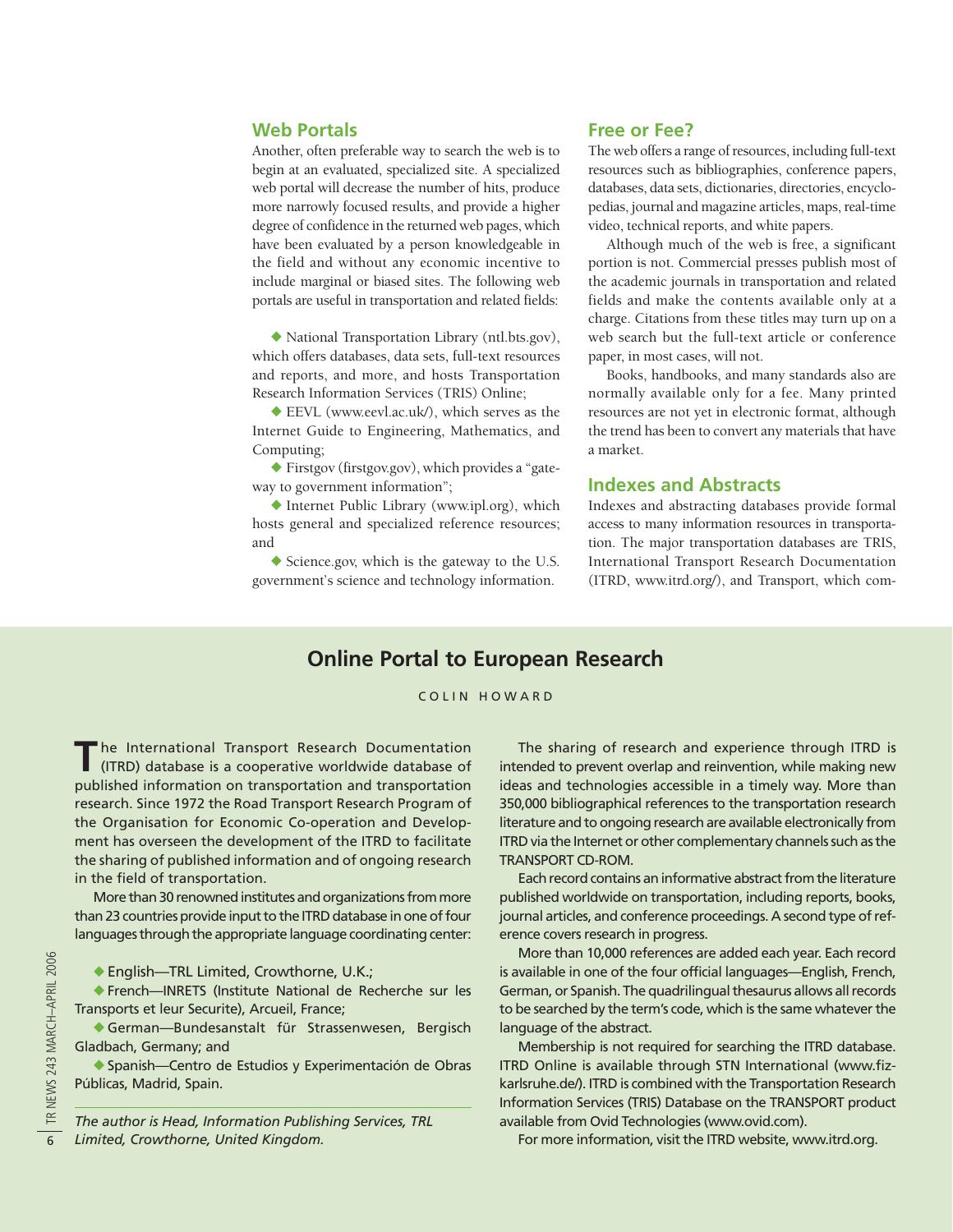bines the TRIS and ITRD databases.

Thorough coverage may require consulting other databases. Compendex—or the Computerized Engineering Index—covers all areas of engineering, going as far back in the literature as 1884, and indexing journal articles and conference papers with some coverage of reports, dissertations, and books. The database is available through several vendors.

The National Technical Information Service (www.ntis.gov) indexes technical reports published since 1967. Most of the reports are from the United States, but many international reports are included. The Society of Automotive Engineers indexes publications from around the world in SAE Global Mobility. Other specialized databases cover materials, aerospace, environment, and related subjects. Librarians can help determine which databases are available and how to gain access when the specialized need arises.

In general, these databases are searchable by author, title words, subject words, or a combination of these, and the search can be limited by year. Except for TRIS, all of these databases require a subscription, either to the individual database or through a feebased vendor such as Dialog or STN, which host several databases.

Many databases provide an alerting service. The user creates a profile, and an automatic notice is sent via e-mail when new records are added to the database that meet the user's criteria.

## **Library Consortia**

A database search produces a list of records for articles, conference papers, conferences, book chapters, reports, websites, and the like. The record will provide a link to the full text of an item or to the information for finding the article. If an article is not available locally, most organizations can request a copy or a loan through consortial networks, or they will purchase a copy. Libraries cannot collect all of the resources necessary for their patrons and therefore have joined together to collect, organize, and lend materials to meet research needs efficiently.

The Midwest Transportation Knowledge Network (MTKN) is an example of a transportation consortium: "A network of state department of transportation and academic transportation libraries in the Midwest, . . . the network is a forum to pool resources [and] share expertise and best practices" ( *3*).

TLCat is a specialized transportation catalog of the holdings of the MTKN plus other transportation collections, with a guest link from the NTL website (http://ntl.bts.gov/link.cfm). TLCat allows transportation researchers and librarians to locate libraries with the items needed and to request a loan.



## **Electronic Libraries**

Documents, reports, white papers, books, data sets, and more are increasingly available in full text on the web. Many state departments of transportation (DOTs) are publishing reports electronically, and several transportation magazines are available for free on the web.

Another trend is that searchable reference titles are being made available in full text in electronic collections. These services are fee-based and place links to a large number of pertinent titles and specific information from the computer's desktop. Three collections that address engineering are

- ENGnetBASE from CRC Press (www.engnetbase.com);

- The Digital Engineering Library from McGraw-Hill (www.digitalengineeringlibrary.com/); and

- Knovel (www.knovel.com).

These aggregated electronic libraries provide fast, full-text access to information. The majority of the works in these collections are handbooks, encyclopedias, manuals, and other reference titles.

## **Finding the Right Information**

Evaluating the materials posted on the web is a crucial step, but not difficult. As with print materials, not everything published on the web comprises valid, reliable information. As with print, the criteria for web document evaluation are

- The credentials of the author or authors,

- The reputation of the publisher or host of the website,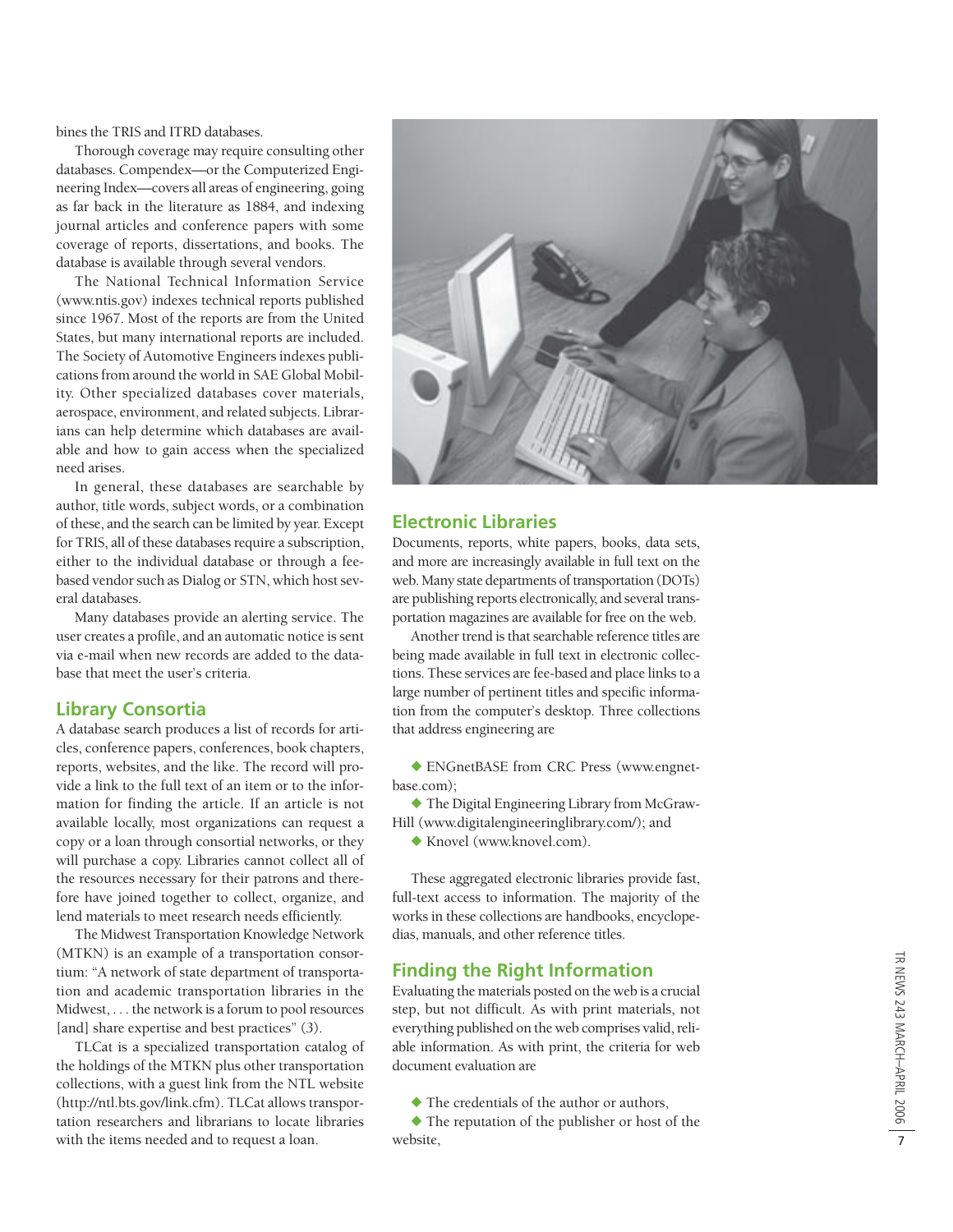

- The timeliness and currency of the information,

- The reliability and accuracy of the information, and

- The absence of bias.

Because publishing on the web is easy, evaluating the resources can be a challenge. Many print books, reports, papers, and articles go through a rigorous editing process and professional review. The reader therefore must consider from the information available whether or not the evaluation criteria have been met: from URLs or web addresses, attributions of authorship, references, dates of submission and updating, and the text itself.

A web portal, or gateway, can function as a filter that goes directly to web resources that have been evaluated. EEVL, hosted at Heriot Watt University in Scotland, is one of the best portals for general engineering and technology, with some transportation links. The NTL, hosted by the U.S. DOT Research and Innovative Technology Administration, offers a wealth of information organized for transportation professionals, students, and the public. Along with TRIS Online, NTL includes a reference collection and TLCat, the online union catalog of transportation library catalogs.

In addition to these two portals, many state DOTs, university transportation or engineering libraries, and other organizations have useful sites. An excellent example is the Minnesota DOT Library (www.dot.state.mn.us/library), which has links to local, national, and international websites, publications, statistical information, and more. Bookmarking these sites can save time sifting through the pages of hits that are routinely returned by a search engine.

A few other sites are worth noting for the evaluation of web documents:

- Directory of Transportation Libraries and Information Centers (ntl.bts.gov/tldir);

- The Internet Scout Project (scout.wisc.edu/), which provides objective, critical reviews of web resources;

- Librarians' Index to the Internet (www.lii.org), which has the motto "Information you can trust," and which acts as a directory of Internet resources; and

- WWW Virtual Library (vlib.org), which lists web guides to several topics.

## **Monitoring Misinformation**

As the Internet has gained in popularity and evolved from a specialized and relatively exclusive tool of researchers to an icon on almost every computer desktop, reliability has become an issue. Rumors and misinformation abound. Common sense and some of the same evaluation criteria used in assessing print information are essential.

Several websites monitor Internet misinformation. These include

- Snopes.com (www.snopes.com/), which is especially useful for software virus rumors and various forms of misinformation that are common on the Internet; and

- Urban Legends and Folklore (http://urbanlegends.about.com/).

## **Other Web Services**

Through RSS—which stands for Really Simple Syndication, Rich Site Summary, or RDF (Resource Description Format) Site Summary—a user can subscribe to a service that scans RSS-friendly web pages for items of interest; the service then sends the subscriber a brief notice via e-mail, usually with links to the full text. RSS functions as a semicustomizable news service and is valuable for keeping up-to-date on topics of specific interest. Travel alerts, road construction, and new projects are the kinds of topics suited to this service.

Blogs, or web logs, have gained notoriety as popular tools in politics. In the information world, blogs can be valuable for keeping up with a topic. Several librarians write blogs that are similar to an electronic library newsletter, reporting on new resources and services, and providing search tips and pertinent websites.

Blogs have proliferated but tend to be transitory. To find a useful blog, search the web and evaluate the content critically to see if it is worth bookmarking, or ask a librarian for recommendations.